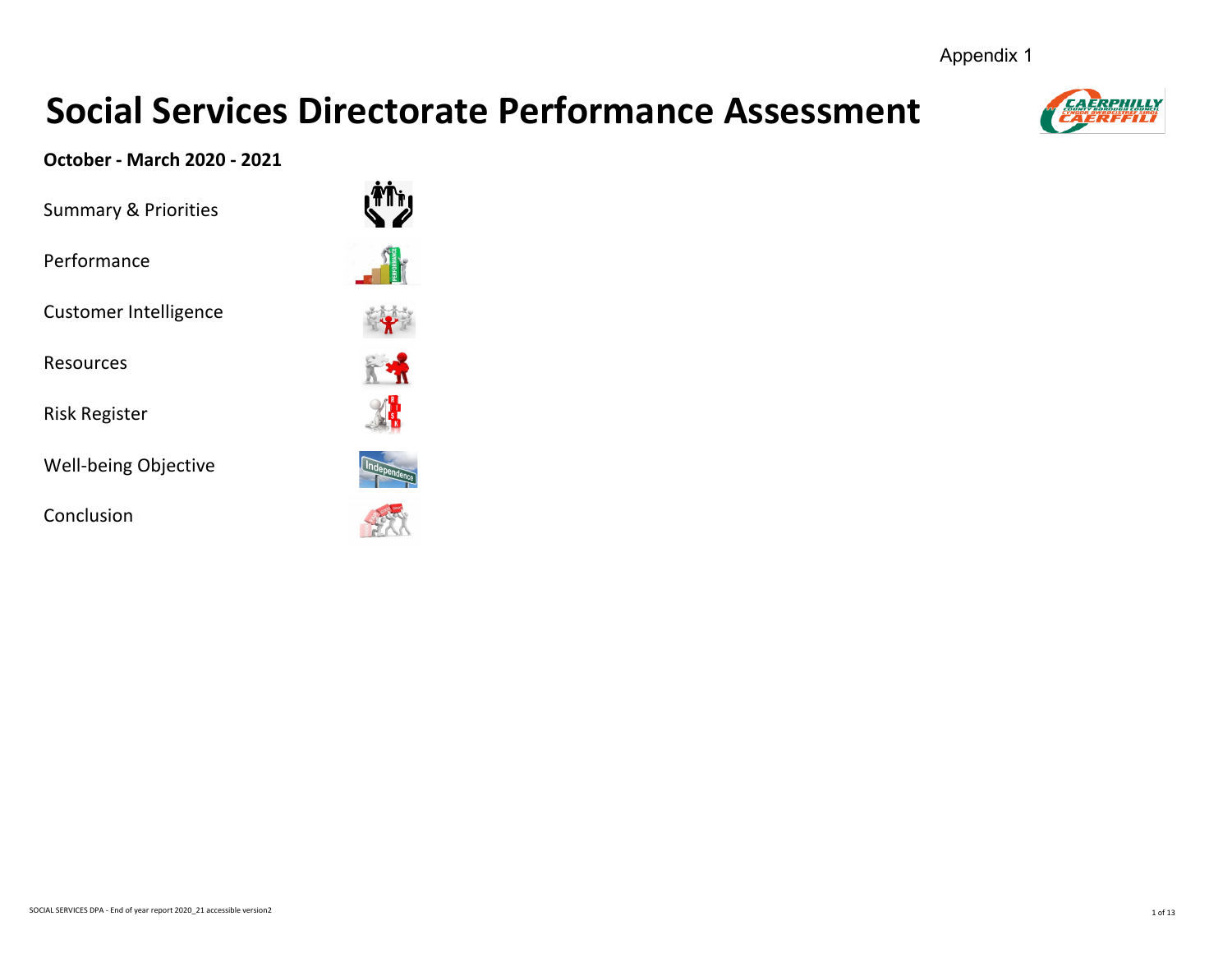# **Directors Summary: October - March 2021:**

Clearly performance during the past six months of 2020/21 have been impacted by the authority's response to the Coronavirus pandemic, whilst the majority of social care services have remained in place (with the exception o clearly had to be on responding to the virus.

In terms of Adult services we are now starting to see the demand for our services beginning to increase, referrals have climbed steadily through the year with corresponding numbers in terms of the number of assessments. In 2 and 3, however numbers have increased during quarter 4. It should be noted that the indicator for DTOC (delayed transfers of care) was suspended by WG at the start of the year until further notice.

In terms of Children's services referrals were relatively stable throughout the year, likewise Children looked after numbers were also stable (454 at Q1 to 456 at Q4) and we have also seen stablilty with numbers of childre number of assessments completed on time being at 95% despite the challenges posed by our new way of working.

Sickness absence levels across the directorate reduced slightly during the year, however there is concern over absence levels within adults services this will be looked at in more detail, the position in children services

From a budgetary perspective the directorate underspent against its allocated budget, this was primarily as a result of additional COVID monies allocated by WG, in addition some of our services were stopped or reduced duri of this underspend will now be taken into Directorate reserves.

| <b>Standard</b>   | <b>Service Priorities 2020-21</b>                                                                                                                                         | <b>RAG</b>     | <b>Completion</b><br>Date | <b>Progress - Achievements - Impacts</b>                                                                                                                                                                                                                                                                                                                                                                                                                                                                                                                                                                                                                                              |
|-------------------|---------------------------------------------------------------------------------------------------------------------------------------------------------------------------|----------------|---------------------------|---------------------------------------------------------------------------------------------------------------------------------------------------------------------------------------------------------------------------------------------------------------------------------------------------------------------------------------------------------------------------------------------------------------------------------------------------------------------------------------------------------------------------------------------------------------------------------------------------------------------------------------------------------------------------------------|
|                   | To identify savings proposals to ensure that a balanced budget for the 2020/21 financial year.                                                                            |                | Feb-20                    | No savings proposals were required for 2020/21 based on the principle that the Directorate would manage increasing demand within existing resources.                                                                                                                                                                                                                                                                                                                                                                                                                                                                                                                                  |
| Standard 1        | Using Transformation Grant funding, alongside ABHB to embed 'Compassionate Communities' in the North of the Borough.                                                      |                | 2019-20                   | All staff have been appointed and commenced in posts, attendance at MDT's in GP surgeries has started. IPC have been commissioned by WG to undertake an<br>evaluation, initial workshop held. Very positive feedback received from north NCN re role of connectors, good case examples given. Transformation fund has<br>been extended until March 2022 we will be looking to extending the practice across the whole of Caerphilly based on the learning to date. Programme almost<br>complete additional funding will allow the scheme to be embedded broadly across the authority. Compassionate communities now to be embedded as part of<br>the caerphilly cares work programme. |
| Standard 1        | Work with colleagues in Health to embed care navigations training & principals                                                                                            | $\bullet$      | 2018-23                   | Links to Transformation Grant Funding in respect of compassionate communities so will continue for the duration of that funding stream.                                                                                                                                                                                                                                                                                                                                                                                                                                                                                                                                               |
| Standard 1        | mplementation of a single point of contact for GP and other professional referrals to Primary Care Mental Health Services                                                 | $\blacksquare$ | 2019-20                   | Single point of contact through the SPACE Well-being Panel is now well established and functioning so this action is completed. However, it is important to<br>note that it is reliant on Transformation funding and would be at risk if this ended.                                                                                                                                                                                                                                                                                                                                                                                                                                  |
| Standard 2        | Continue to identify & support carers, enabling them to continue in their role utilising the intermediate care fund to maximise<br>opportunities for service development. | $\bigcirc$     | 2018-23                   | Links to ICF grant so will continue for the duration of that funding stream. We will be introducing a young carers card scheme. Potential increase in demand<br>dun ta impact af radura capilca lauale far carare during tha pandamic                                                                                                                                                                                                                                                                                                                                                                                                                                                 |
| Standard 2        | Expansion of 'Home First' to facilitate timely discharges from hospital                                                                                                   |                | 2019-20                   | Home First is working well across both District General hospitals along with the University Grange Hospital. It will be reviewed by Integrated Personal<br>Commissioning (IPC), workshop held using theory of change methodology. Winter pressures money has been used to expand service to Prince Charles Hospital<br>to reduce number of people being repatriated to YYF, positive impact noted by the health board. Work to be done in 2021-2022 in terms of reviewing<br>achievements of the programme and determining mainstream funding can be identified.                                                                                                                      |
| Standard 2        | Establish a second Children's Home for Caerphilly children and young people                                                                                               |                | 2020-21                   | Property purchase completed in March 2019. Refurbishment was due to commence but property had to be used for an emergency placement. Refurbishment<br>has now commenced and aiming for completion December 2020. Work at property complete now beginning to house children.                                                                                                                                                                                                                                                                                                                                                                                                           |
| <b>Standard 3</b> | Respond to the WAO Review of Corporate Safeguarding                                                                                                                       |                | 2021-22                   | Corporate Action Plan has been developed and is in the process of implementation with approximately 85% of the actions already completed and the<br>outstanding actions all in progress.                                                                                                                                                                                                                                                                                                                                                                                                                                                                                              |
| <b>Standard 4</b> | itegrated Well-being Networks - Work with health to embed IWN's within communities across the borough                                                                     |                | 2019-20                   | Significant community engagements events held, including session with elected members on healthier Gwent. Workshop planned for November to launch<br>Independent Well-being Networks (IWN) in the north of the borough. Subject to review by IPC initial workshop held.                                                                                                                                                                                                                                                                                                                                                                                                               |
| Standard 5        | Closely monitor the recruitment difficulties within Children's Services                                                                                                   |                | 2020/21                   | Ongoing monitoring through weekly Divisional Management Team and periodic reporting to Senior Management Team. Significant progress made, majority of<br>vacancies now filled, however it is acknoledged that there are a significant number of newly qualifed staff that require additional support/mentoring.                                                                                                                                                                                                                                                                                                                                                                       |
| Standard 5        | Review the Market Supplement for Social Workers in Children's Services                                                                                                    | $\blacksquare$ | 2020-21                   | Completed. Market Supplement reviewed and recommended to continue. Applications and appointment levels have doubled since it was introduced though<br>recruitment to the North of the Borough continues to be problematic. Issues regarding social worker salary levels are being flagged up nationally with a view<br>to prompting discussion with government as to the possibility of national salary levels.                                                                                                                                                                                                                                                                       |
| Standard 6        | Develop bespoke supported accommodation for young people to reduce the use of B&B accommodation                                                                           | $\bigcirc$     | 2021-22                   | Private developer continues to look to identify a suitable property for conversion to a 4 bedded unit.                                                                                                                                                                                                                                                                                                                                                                                                                                                                                                                                                                                |
| Standard 6        | Submit an ICF Capital bid to develop a third residential Children's Home                                                                                                  | $\blacksquare$ | 2020-21                   | Funding has been agreed. Action therefore completed. Staff currently looking at suitable premises.                                                                                                                                                                                                                                                                                                                                                                                                                                                                                                                                                                                    |

| Key:         | <b>Status</b>                                                              | <b>RAG Kev</b> |  |
|--------------|----------------------------------------------------------------------------|----------------|--|
| <b>Black</b> | Not yet started or too early to report any progress (achievements/changes) |                |  |
| <b>Red</b>   | Started but not progressing well                                           |                |  |
| Amber        | Started with reasonable progress achieved                                  |                |  |
| Green        | Going well with good progress                                              |                |  |

 $\Omega$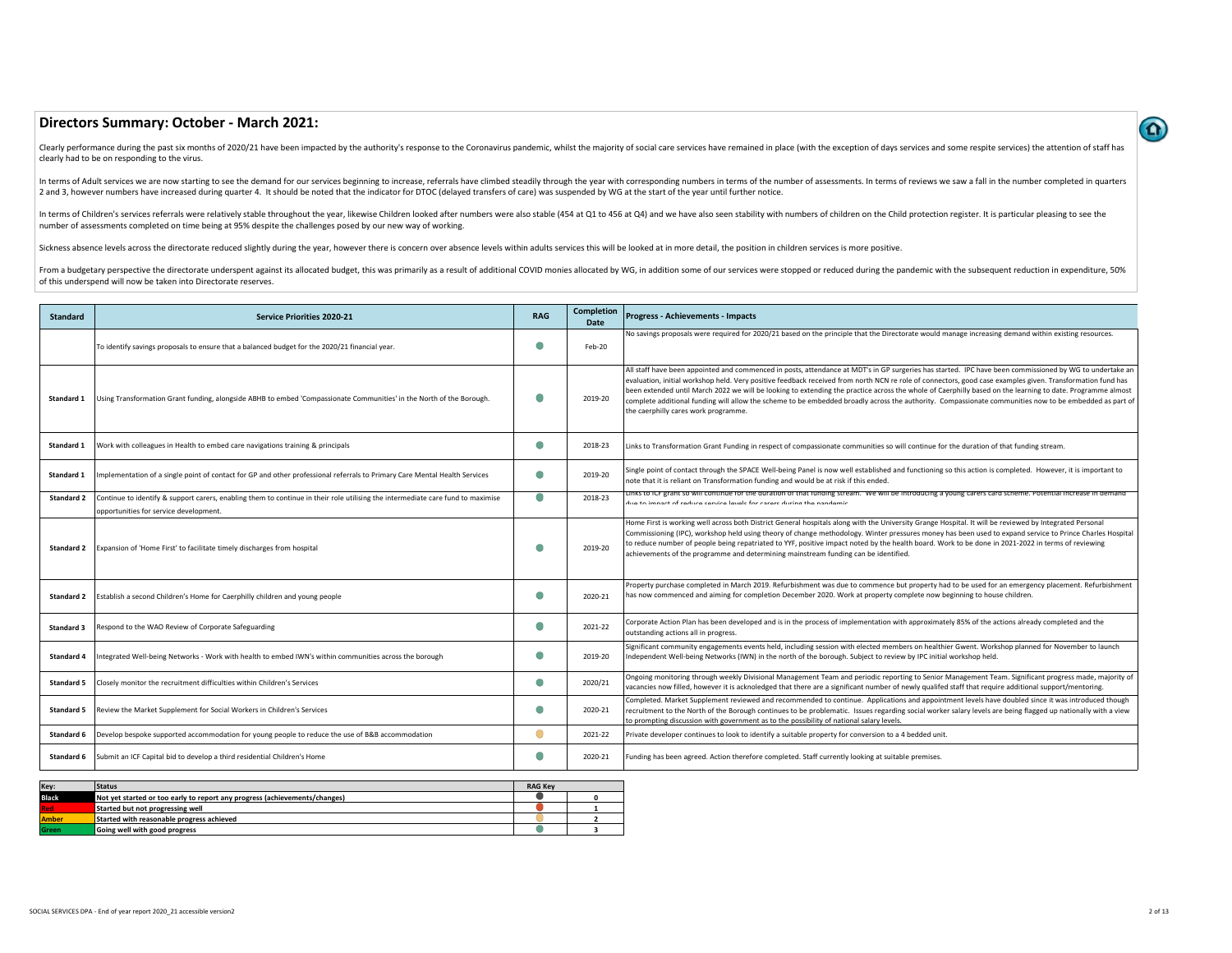



**What is the performance telling us? ADULTS: Oct - March 2021**

The number of people receiving services is pretty much consistent across the four quarters. it did drop due to the fact that we have excluded day opportunities fixed base as they have not been attending for over 12 months but are now having a community support service. Due to the pandemic a lot of service users cancelled services as they were shielding and the family were providing support this has seemed to level out now.

The first quarter saw a reduction in the number of referrals into adult services, only urgent assessments were completed in accordance with WG guidelines, however there was an increase in the number of referrals in Q4 which was mainly for Mental Health Services.

**Welsh Government Commentary regarding Delayed Transfers of Care (DTOC**) Following the announcement on 13th of March 2020 regarding the relaxation of some performance targets, several national data collections including DTOC have been suspended until further notice.

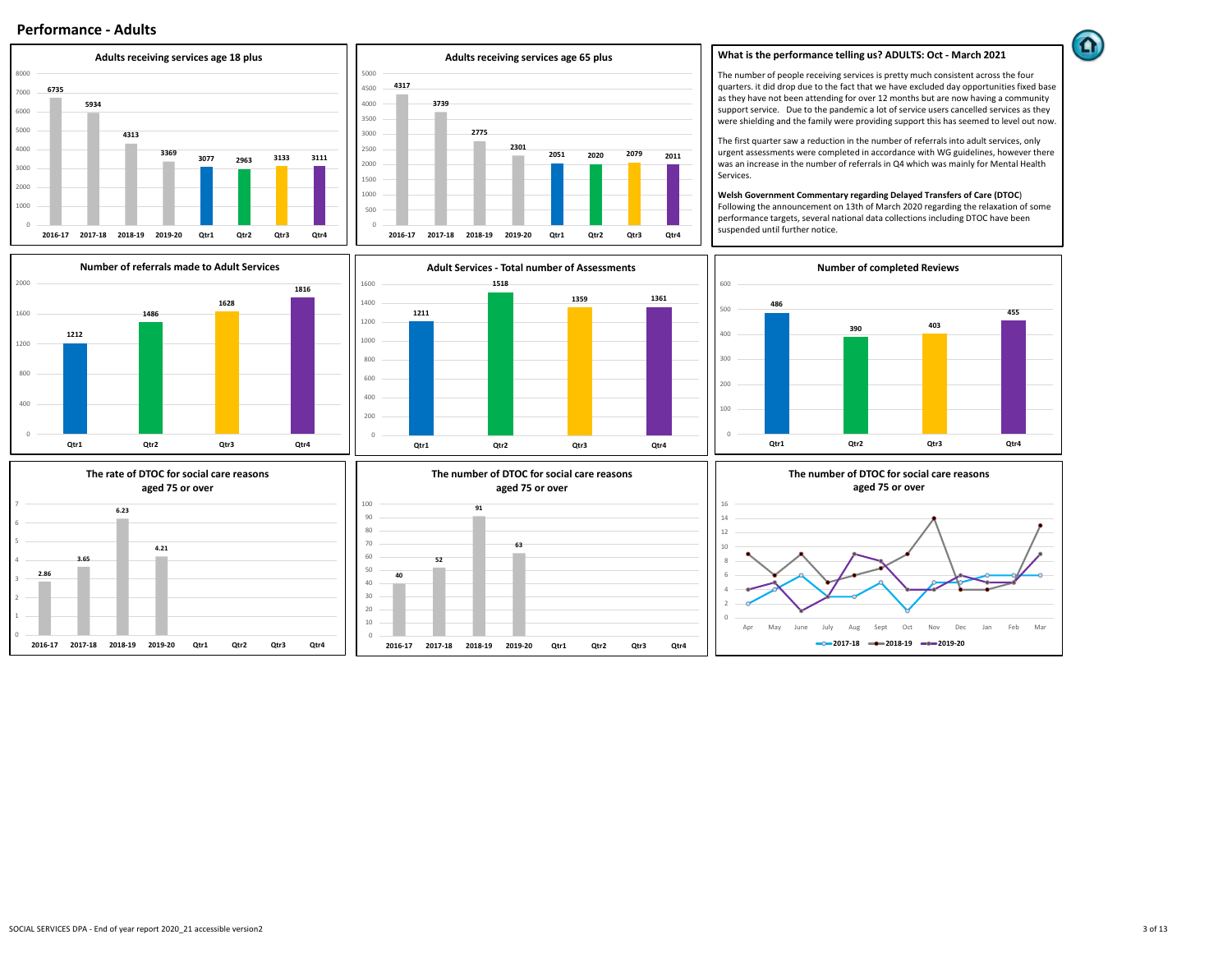



## **What is the performance telling us? CHILDREN'S**: **Oct - March 2021**

Given the Covid-19 Pandemic, it is reassuring to see that 25% of all referrals made to Children's Services proceeded to an assessment. This compares favourably to pre-Covid levels and demonstrates that those cases in greatest need continued to be responded to despite the lockdown restrictions within the period.

However, there is no doubt that the timescales for completion of assessments was adversely affected in Q1 by Covid-19 with the majority being out of timescale due to families being unavailable because of shielding or being symptomatic. Performance has improved significantly in by Q4.

The numbers of children whose names are included on the Child Protection Register (CPR) has continued to be stable. Again this is a reflection on the prioritisation processes in place to ensure safeguarding and supporting the most vulnerable children continued regardless of the pandemic restrictions. We have also seen an improvement on children looked after numbers.

**Total number of assessments completed**

**Qtr1 Qtr2 Qtr3 Qtr4**

**548**

**406**

**453**







**416**

**27**





**16-17 17-18 18-19 19-20 Qtr1 Qtr2 Qtr3 Qtr4**

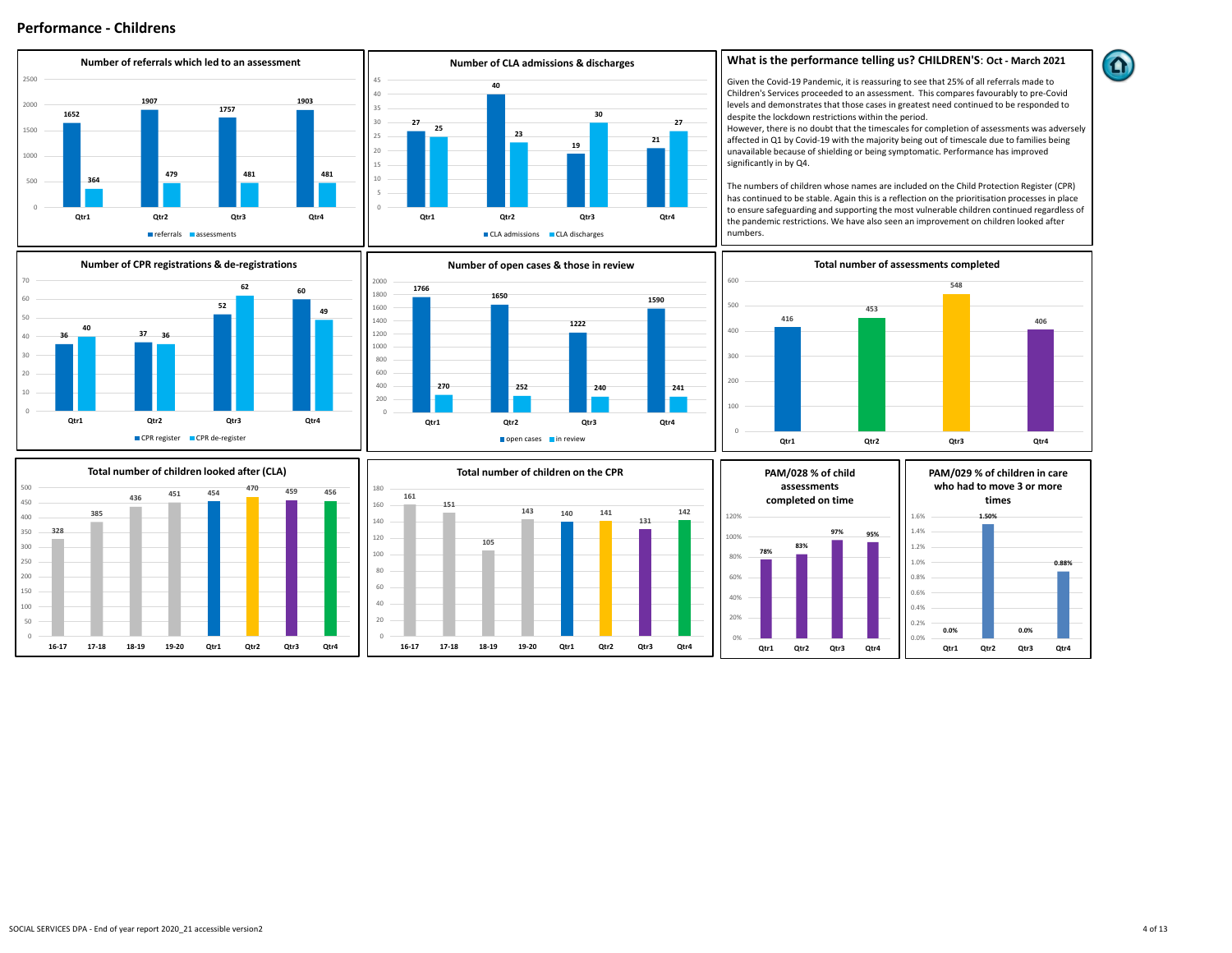# **Customer Intelligence**



#### **Positive Feedback - xx individual messages received - Childrens Services:**

*"I just want to thank you for everything you've done in the last year, I know I've not always seen why but I do now its always been in the best interests of the kids "*

*"I just wanted to let you know that I was really impressed by the quality of the evidence that you presented to the Court this week. I felt that you were measured, professional and very clear"*

"I'm gutted your leaving, you've seen me at my lowest as well as my happiest and you've never judged only supported me. If there were more people like you the world would be a better place"

"I wanted to send this email to let you know how amazing they have been with both myself and my daughter whom has ASD. From the very beginning they offered so much support to us both and also emotional support to myself to

#### **Positive Feedback - xx individual messages received - Adults Services:**

*"I would like to take this opportunity Jo to thank you and your team for an excellent job you have done from the start of this covid 19 outbreak. You and your team have given us here most excellent support. "*

"I don't think that any of this could have happened without your professional and caring input and I would like to say that I am really grateful. As we both know my Mother can be a very difficult person to deal with at tim

*"I should say that my family have nothing but gratitude and admiration for the council and the staff "*

## **Themes for Children's Services Complaints include:**

Contact restrictions or delayed contact due to Covid-19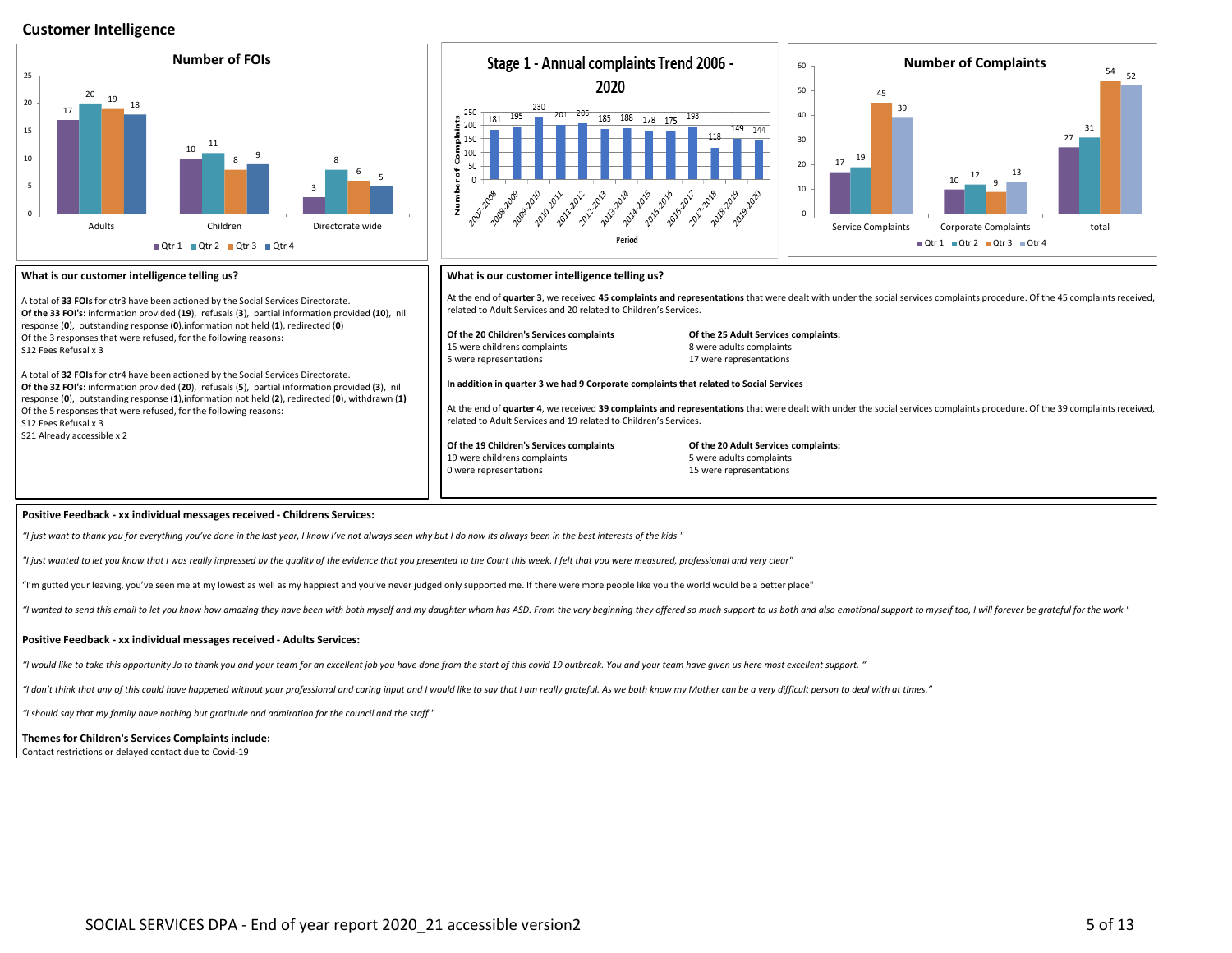# **Community Resource Team – Wellbeing of Future Generations Act WAO Examination Outcomes - Action Plan 2019-20**

| <b>Corporate Wellbeing Objectives:</b>                                | Preventing unnecessary admissions to hospital and facilitating timely discharges.                                                                                                                                        |
|-----------------------------------------------------------------------|--------------------------------------------------------------------------------------------------------------------------------------------------------------------------------------------------------------------------|
| Step:                                                                 | Work in partnership with Aneurin Bevan University Health Board (the Health Board) to prevent unnecessary<br>admissions to hospital and facilitate timely discharges.                                                     |
| Lead Officer:                                                         | Joanne Williams, Head of Adult Services, Social Services                                                                                                                                                                 |
| Analysis of application of the<br>sustainable development principles: | There are examples that show how the Council has applied the sustainable development principle in practice,<br>however it will need to consider how it can effectively meet anticipated challenges over the longer term. |

| <b>Improvement Actions</b>                                                                                                                             | <b>Success Criteria</b>                                                                                                                      | <b>Time</b><br>scale | <b>Person</b><br>responsible                             | <b>Finance</b>            | Update                                                                                                                                  | $\%$<br>Completed |
|--------------------------------------------------------------------------------------------------------------------------------------------------------|----------------------------------------------------------------------------------------------------------------------------------------------|----------------------|----------------------------------------------------------|---------------------------|-----------------------------------------------------------------------------------------------------------------------------------------|-------------------|
| Long term                                                                                                                                              |                                                                                                                                              |                      |                                                          |                           |                                                                                                                                         |                   |
| Develop systems to effectively<br>$1_{-}$<br>collate and analyse data to<br>assist with predicting and<br>forecasting service demand<br>and trends.    | Systems are in place and being routinely<br>analysed to assist with forecasting<br>service demand and trends and inform<br>service planning. | March 2020           | Joanne Milliken<br><b>Trudy Conway</b><br>Owain Sweeting | N/A                       | Work has been<br>Completed by<br>Lightfoot on<br>analysis data<br>and develop<br>systems                                                | 100%              |
| Research and consider<br>2.<br>opportunities to invest in<br>assistive technology to deliver<br>both medium and long-term<br>benefits for individuals. | Research completed and appropriate<br>assistive technology identified and<br>purchased.                                                      | March 2020           | Joanne Milliken<br><b>Trudy Conway</b>                   | Transformation<br>Funding | ICF has been<br>used to<br>purchase just<br>checking<br>systems.<br>Amazon<br>Alexa/Show<br>products and<br>funded the<br>ARMED project | 100%              |
| Integration                                                                                                                                            |                                                                                                                                              |                      |                                                          |                           |                                                                                                                                         |                   |
| Develop systems to effectively<br>collate and analyse data to<br>assist with predicting and<br>forecasting service demand<br>and trends                | Systems are in place and being routinely<br>analysed to assist with forecasting<br>service demand and trends and inform<br>service planning. | March 2020           | Joanne Milliken<br><b>Trudy Conway</b><br>Owain Sweeting | N/A                       | Work has been<br>Completed by<br>Lightfoot on<br>analysis data<br>and develop<br>systems                                                | 100%              |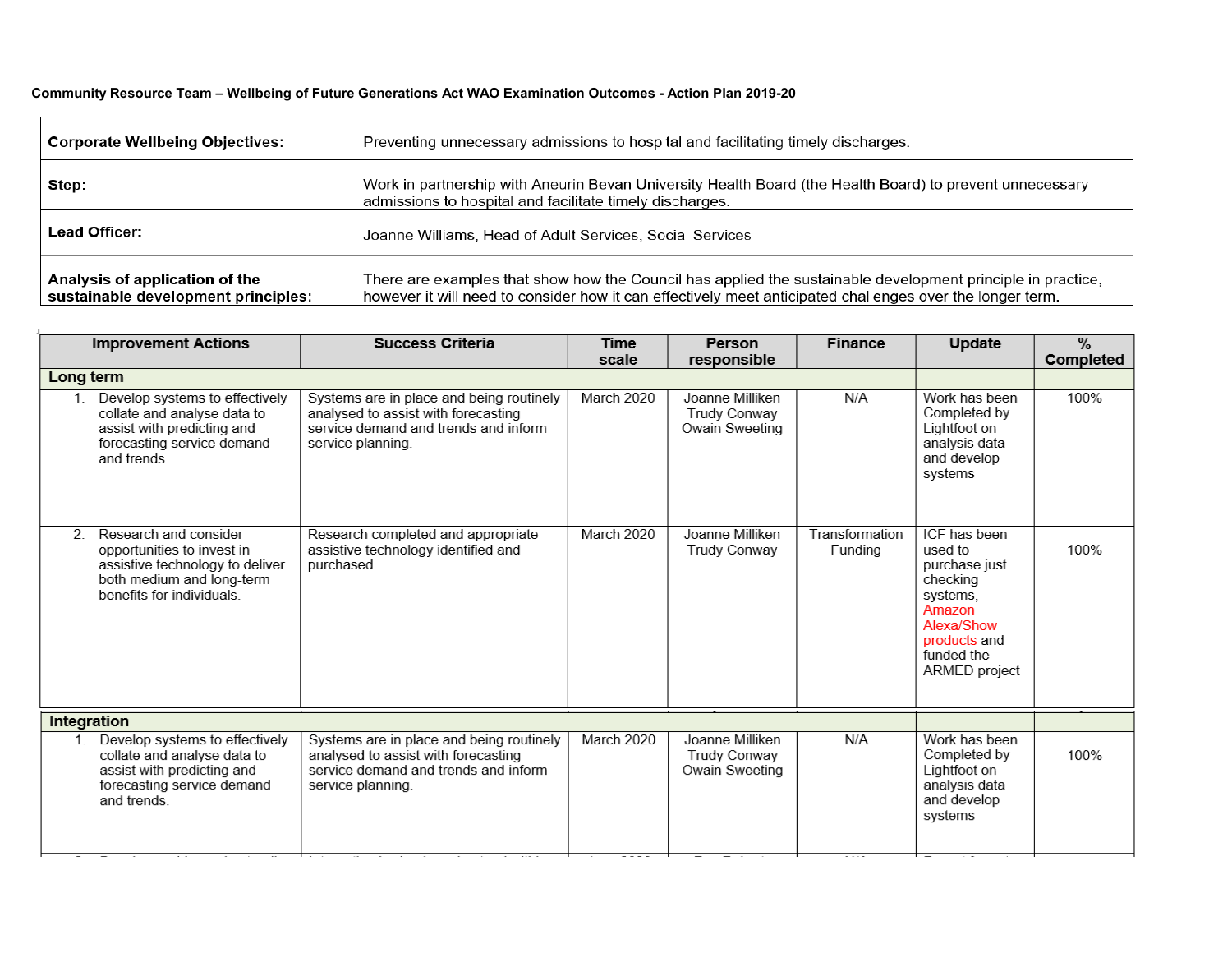| $2^{\circ}$                                                                                                                                                      | Develop a wider understanding<br>across the Authority regarding<br>the understanding of<br>'Integration' as defined within<br>the Wellbeing of Future<br>Generations Act. | Integration is clearly understood within<br>the context of the Wellbeing of Future<br>Generations Act and is imbedded within<br>strategic and operational plans. | <b>June 2020</b> | Ros Roberts<br>Jo Williams                        | N/A                               | Report format<br>has been<br>updated to<br>ensure a clear<br>link to<br>integration                                                                                             | 100% |
|------------------------------------------------------------------------------------------------------------------------------------------------------------------|---------------------------------------------------------------------------------------------------------------------------------------------------------------------------|------------------------------------------------------------------------------------------------------------------------------------------------------------------|------------------|---------------------------------------------------|-----------------------------------|---------------------------------------------------------------------------------------------------------------------------------------------------------------------------------|------|
|                                                                                                                                                                  | <b>Involvement</b>                                                                                                                                                        |                                                                                                                                                                  |                  |                                                   |                                   |                                                                                                                                                                                 |      |
|                                                                                                                                                                  | 1. Develop systems to effectively<br>collate and analyse data to<br>assist with predicting and<br>forecasting service demand<br>and trends.                               | Systems are in place and being routinely<br>analysed to assist with forecasting<br>service demand and trends and inform<br>service planning.                     | March 2020       | Joanne Milliken<br>Trudy Conway<br>Owain Sweeting | N/A                               | Work has been<br>Completed by<br>Lightfoot on<br>analysis data<br>and develop<br>systems                                                                                        | 100% |
| Work in partnership with other<br>2.<br>organisation, communities and<br>citizens to imbed<br>Compassionate Communities<br>and Integrated Wellbeing<br>Networks. |                                                                                                                                                                           | Compassionate Communities and<br>Integrated Networks are established<br>within the North of the Borough.                                                         | March 2020       | Jo Williams<br>David Llewellyn<br>Alison Gough    | Transformation<br>funding secured | Compassionate<br>communities<br>programme has<br>been concluded.<br>Transformation<br>funding has<br>been secured to<br>expand<br>programme to<br>focus on placed<br>based care | 100% |
|                                                                                                                                                                  | Collaboration                                                                                                                                                             |                                                                                                                                                                  |                  |                                                   |                                   |                                                                                                                                                                                 |      |
|                                                                                                                                                                  | 1. To participate in and contribute<br>towards the Gwent wide Adult<br>Strategic Partnership review of<br>referral systems and processes<br>currently in place.           | Review completed and a move towards<br>one referral system agreed and in place.                                                                                  | Oct 2020         | Jo Williams                                       | Not Known                         | Review<br>completed<br>implementation<br>delayed due to<br>pandemic                                                                                                             | 50%  |
|                                                                                                                                                                  | 2. Continue to seek out and<br>share learning and good<br>practice across the region with<br>a wide range of organisations.                                               | Sharing and learning has actively lead to<br>influencing good practice, new ways of<br>working and promoting change.                                             | Ongoing          | Jo Williams<br>Joanne Milliken<br>Trudy Conway    | N/A                               | Learning<br>continues on a<br>regional and<br>national basis<br>being shared by<br>D2RA group                                                                                   | 100% |
| 3                                                                                                                                                                | Seek out and explore links with<br>a wider range of partners and<br>organisations to work towards<br>preventing unnecessary<br>hospital admissions.                       | New projects and opportunities identified<br>and appropriate funding secured.                                                                                    | <b>July 2020</b> | Joanne Milliken<br><b>Trudy Conway</b>            | N/A                               | -Project<br>completed using<br>EC@H working<br>with Rapid<br>response nurses<br>to prevent<br>unnecessary<br>admission to<br>hospital. This<br>won an award                     | 100% |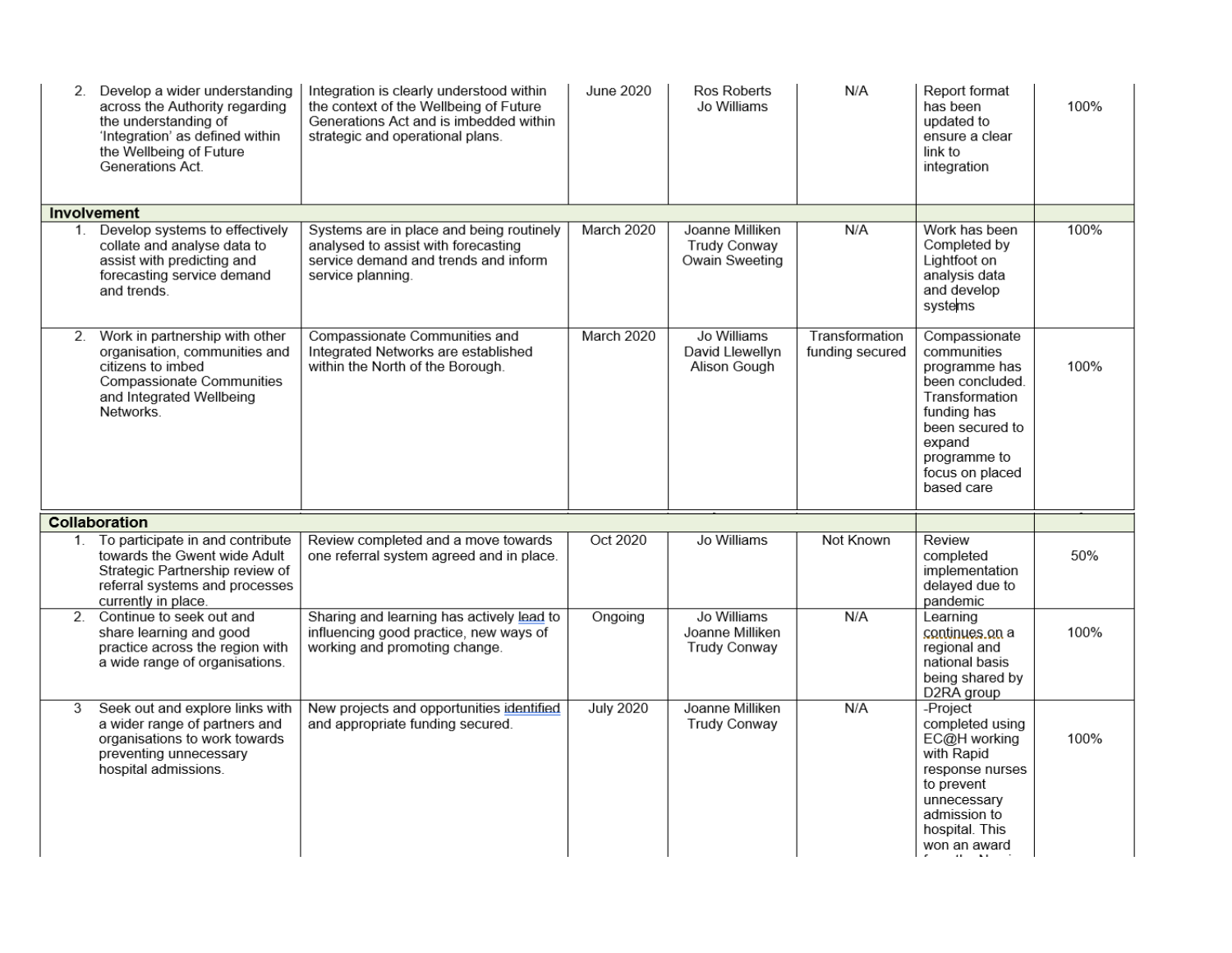|  | from the Nursing<br>Times<br>-Work<br>completed re up<br>skilling care staff |
|--|------------------------------------------------------------------------------|
|  | to spot signs of<br>people with<br>respirator issues                         |
|  | to prevent<br>admissions<br>-Weekly falls                                    |
|  | clinics operating<br>within the<br>North/South of<br>the Borough.            |

|                   | <b>Improvement Actions</b>                                                                                                                             | <b>Success Criteria</b>                                                                                                                      | <b>Time</b>      | <b>Person</b>                                     | <b>Finance</b> | Update                                                                                                                                                                                       | $\frac{0}{6}$ |
|-------------------|--------------------------------------------------------------------------------------------------------------------------------------------------------|----------------------------------------------------------------------------------------------------------------------------------------------|------------------|---------------------------------------------------|----------------|----------------------------------------------------------------------------------------------------------------------------------------------------------------------------------------------|---------------|
|                   |                                                                                                                                                        |                                                                                                                                              | scale            | responsible                                       |                | -Physio services<br>using video<br>calling to carry<br>out remote<br>assessments of<br>those living in<br>care settings to<br>assess and<br>improve mobility<br>to reduce risks<br>of falls. | Completed     |
| <b>Prevention</b> |                                                                                                                                                        |                                                                                                                                              |                  |                                                   |                |                                                                                                                                                                                              |               |
| $1_{-}$           | Seek out and explore links<br>with a wider range of partners<br>and organisations to work<br>towards preventing<br>unnecessary hospital<br>admissions. | New projects and opportunities identified<br>and appropriate funding secured.                                                                | <b>July 2020</b> | Joanne Milliken<br><b>Trudy Conway</b>            | N/A            | As above                                                                                                                                                                                     | 100%          |
| 2.                | Develop systems to effectively<br>collate and analyse data to<br>assist with predicting and<br>forecasting service demand<br>and trends.               | Systems are in place and being routinely<br>analysed to assist with forecasting<br>service demand and trends and inform<br>service planning. | March 2020       | Joanne Milliken<br>Trudy Conway<br>Owain Sweeting | N/A            | Work has been<br>Completed by<br>Lightfoot on<br>analysis data<br>and develop<br>systems.                                                                                                    | 100%          |
| 3.                |                                                                                                                                                        |                                                                                                                                              |                  |                                                   |                | Compassionate<br>communities<br>programme has<br>been concluded<br>Transformation<br>funding has<br>been secured to<br>expand                                                                |               |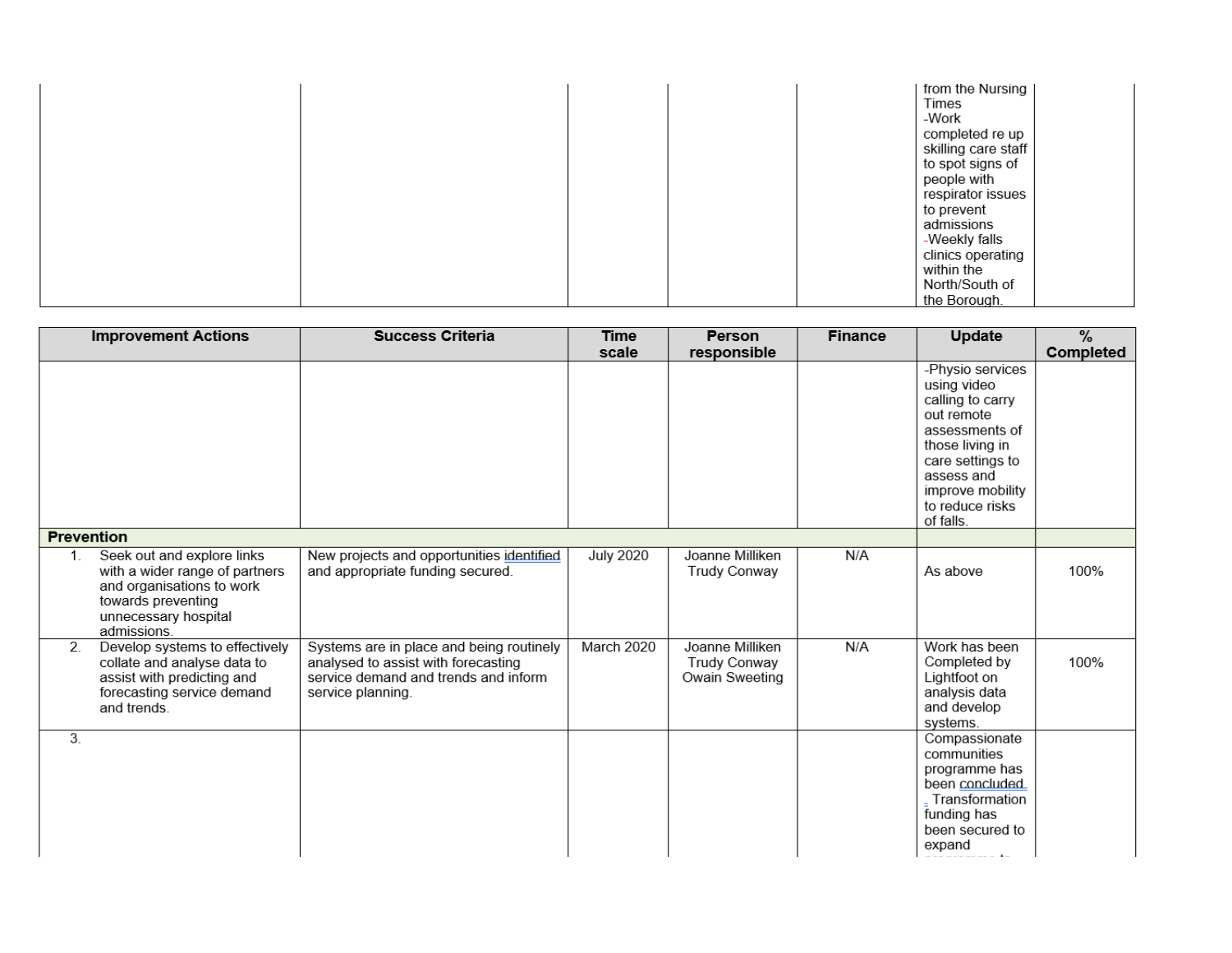|  |  | mm.<br>nrı |  |
|--|--|------------|--|
|  |  | .          |  |
|  |  | `ar        |  |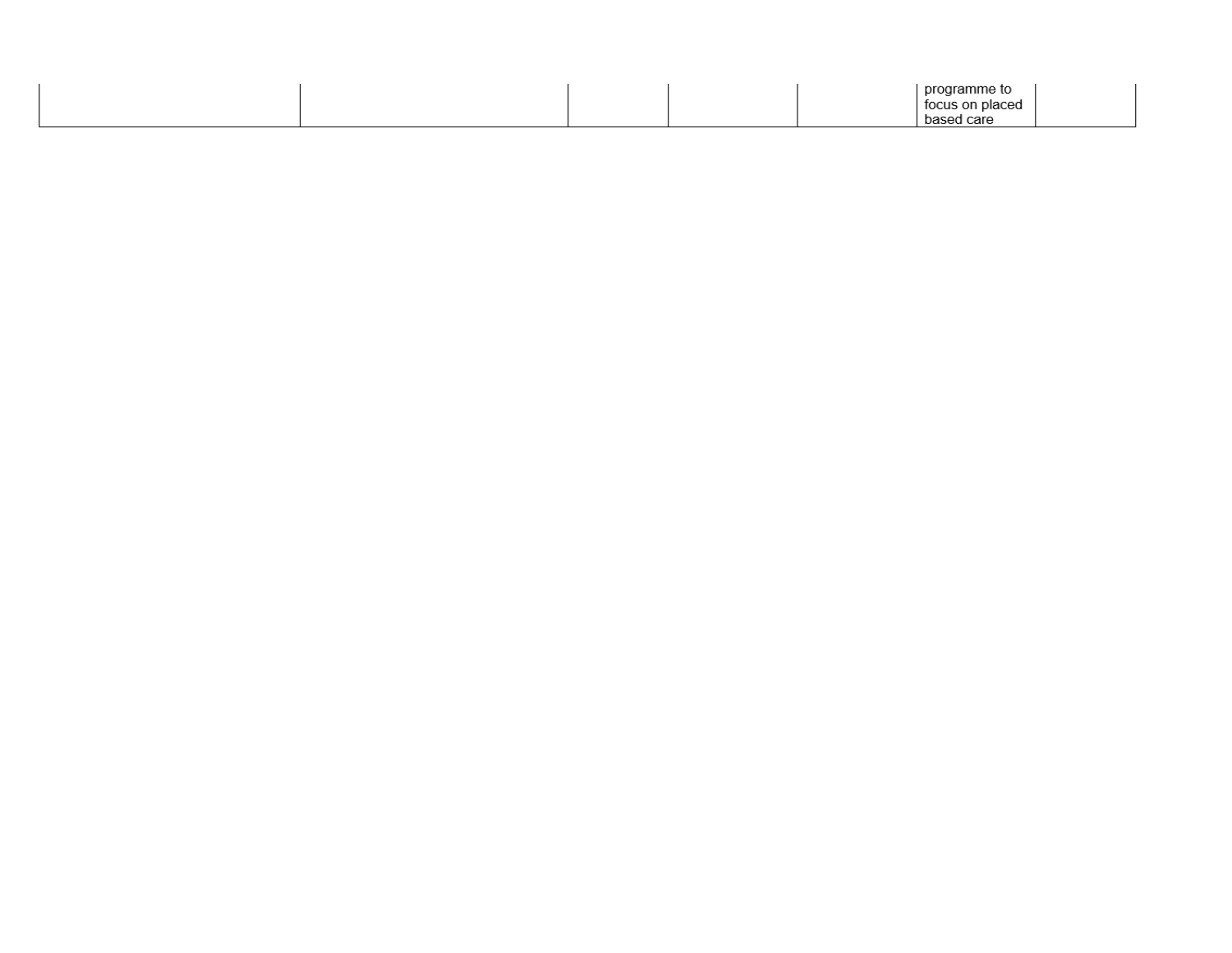#### **Resources**





### **What is our workforce information telling us?**

Overall for the Directorate as at the end of March, Sickness absence is on a slight downward trend from 7.14% in qtr3 to 6.84% in qtr4.

Adult Services has seen a slight decrease in their sickness absence figures, although still on the high side for the service at 9.85% as at qtr4.

Children Services has also seen an decrease in their sickness absence figures when comparing the last two quarters, qtr3 was 4.14% comapred to 3.61% as at qtr4.

The Directorate has seen a total of 43 leavers and 30 new entrants in quarter 4. The number of agency staff has increased from 11 to 14 in quarter 4.



| Oct<br><b>Q3 Monthly Breakdown</b> |                   |           | <b>Nov</b> |                   | <b>Dec</b>       |           |                                                              |           |           |
|------------------------------------|-------------------|-----------|------------|-------------------|------------------|-----------|--------------------------------------------------------------|-----------|-----------|
| % Sickness Absence                 | <b>Short Term</b> | Long Term | Overall %  | <b>Short Term</b> | <b>Long Term</b> | Overall % | <b>Short Term</b>                                            | Long Term | Overall % |
| <b>Adults Services</b>             | 2.46              | 6.19      | 8.66       | 4.23              | 6.35             | 10.57     | 7.82<br>2.59<br>2.30<br>1.34<br>0.00<br>0.00<br>2.11<br>5.15 | 10.41     |           |
| Children's Services                | 1.56              | 2.2       | 3.76       | 1.93              | 2.24             | 4.18      |                                                              |           | 3.65      |
| <b>Business Support</b>            | 2.50              | 0.00      | 2.50       | 0.00              | 0.00             | 0.00      |                                                              |           | 0.00      |
| Social Services & Housing          | 2.00              | 4.38      | 6.38       | 2.86              | 4.58             | 7.44      |                                                              |           | 7.26      |

| Q4 Monthly Breakdown      |                   | Jan       |           |                   | Feb       |           |                   | <b>March</b> |           |
|---------------------------|-------------------|-----------|-----------|-------------------|-----------|-----------|-------------------|--------------|-----------|
| % Sickness Absence        | <b>Short Term</b> | Long Term | Overall % | <b>Short Term</b> | Long Term | Overall % | <b>Short Term</b> | Long Term    | Overall % |
| <b>Adults Services</b>    | 3.04              | 7.28      | 10.32     | 1.73              | 6.92      | 8.65      | 2.58              | 6.68         | 9.26      |
| Children's Services       | 1.69              | 1.41      | 3.10      | 1.48              | 2.09      | 3.58      | 1.63              | 1.98         | 3.62      |
| <b>Business Support</b>   | 0.00              | 0.00      | 0.00      | 0.00              | 0.00      | 0.00      | 0.00              | 0.00         | 0.00      |
| Social Services & Housing | 2.26              | 4.79      | 7.05      | 1.64              | 4.76      | 6.41      | 1.9               | 4.68         | 6.58      |

**Voluntary Reasons:** Flexible retirement, retirement, settlement agreement, volutary resignation & severence, Early retirement, Personal reasons, Transfer, VER release of Pension Benefits, Early retirement by mutal consent on grounds of business.

**Other Reasons: Death in service,** Dismissal, Dismissal on ill health grounds, End of fixed term contract, End of relief employment, Gross Misconduct, Sickness Absence Management, Frustrated Contract, Compulsory Redundancy, Failed Probation.

## **Budget Monitoring Report - Month 12**

| <b>Social Services Directorate</b>     | <b>Original Estimate</b><br>2020/21 | Revised<br>Estimate | Anticipated<br>Outturn | Anticipated<br><b>Variance 2020/21</b> |
|----------------------------------------|-------------------------------------|---------------------|------------------------|----------------------------------------|
| <b>Net Revenue</b>                     | £000's                              | £000's              | £000's                 | Under / (Over)                         |
| <b>Children Services</b>               | 25,216                              | 25,216              | 25.095                 | 121                                    |
| <b>Adult Services</b>                  | 66,194                              | 66,194              | 62,200                 | 3,994                                  |
| Service strategy & business<br>sunnort | 2,138                               | 2,138               | 1,127                  | 1,011                                  |
| <b>Sub total social services</b>       | 93,548                              | 93,548              | 88,422                 | 5,126                                  |
| <b>Transport costs</b>                 | 1,557                               | 1,557               | 1,176                  | 381                                    |
| <b>Grand total</b>                     | 95,105                              | 95,105              | 89,598                 | 5,507                                  |

# **What is our resource information telling us?**

The significant underspend experienced in 2020/21 includes a range of non recurring underspends which mask an underlying financial pressure in respect of long term care packages. This underlying financial pressure has been addressed with the inclusion of £2.5million growth within the social services budget for 2021/22.

The non recurring underspends include £2.6million due to service restrictions caused by the Covid 19 pandemic, around £2.1million through grant maximisation, £1million in respect of non-recurring income and £1.4million in respect of temporary staffing vacancies.

 $\mathbf \Omega$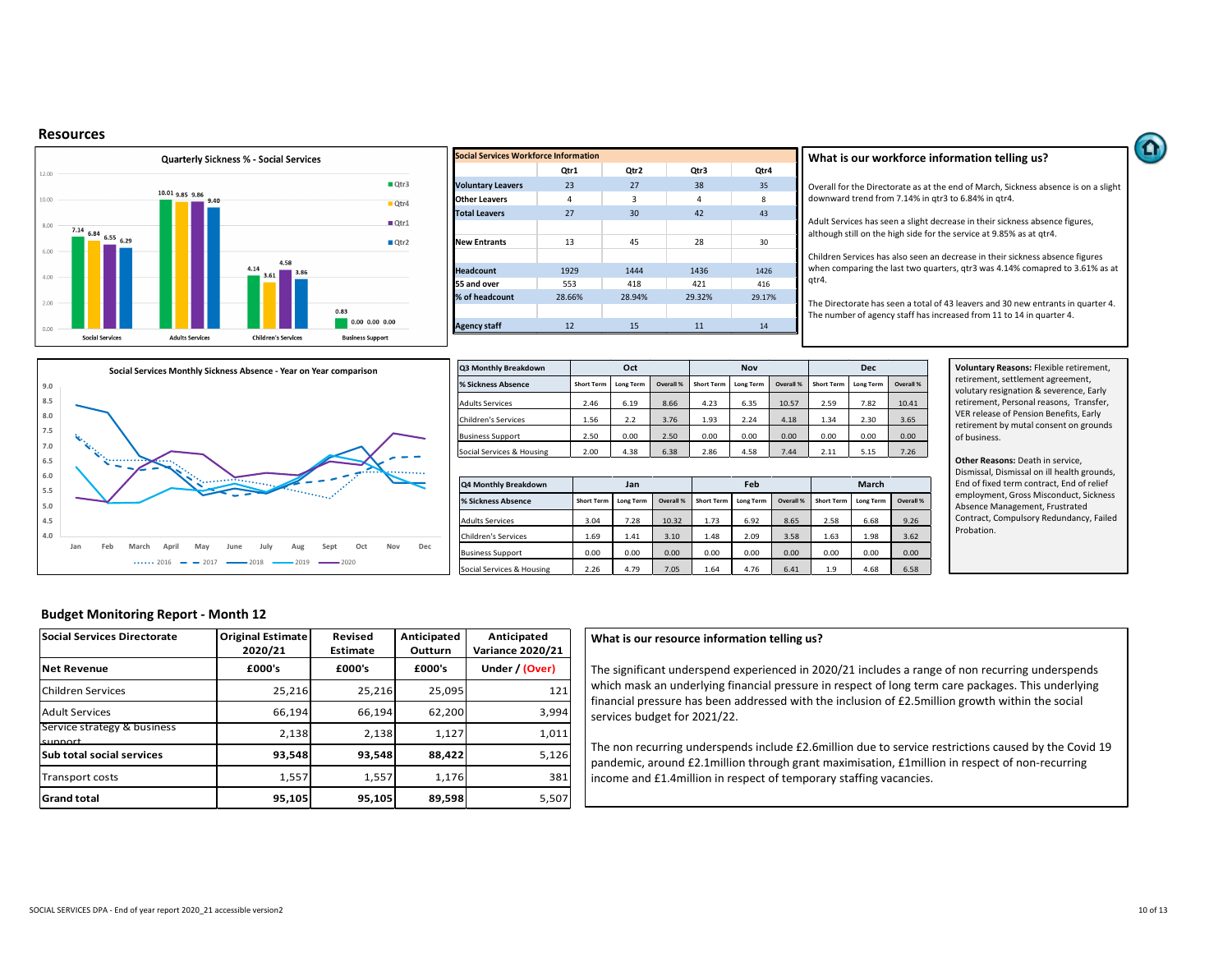| <b>Ref</b>        | Topic<br>$(8$ Service)                                                                                                                                                                                                                            | Risks, Opportunities & Impacts                                                                                                                                                                                                                                                                                                                                                                                                                               | Mitigating Actions<br>What Actions can we take to address the risks or realise the<br>opportunity)                                                                                                                                                                                                                          | <b>Progress Update</b><br>(Are the mitigating actions reducing the risk or realising the opportunity?)<br>m                                                                                                                                                                                                                                                                                                                                                                                                                                                                                                                                                                                                                                                                            | <b>Risk Level</b><br>2020-21<br>Q <sub>1</sub> | <b>Risk Level</b><br>2020-21<br>Q2 | <b>Risk Level</b><br>2019-20<br>Q4 | Does the risk affect the Well-<br>being of our Communities?                                                                                                                                                                                                                                                                                                                        | Well-being<br><b>Risk Level</b>                               |
|-------------------|---------------------------------------------------------------------------------------------------------------------------------------------------------------------------------------------------------------------------------------------------|--------------------------------------------------------------------------------------------------------------------------------------------------------------------------------------------------------------------------------------------------------------------------------------------------------------------------------------------------------------------------------------------------------------------------------------------------------------|-----------------------------------------------------------------------------------------------------------------------------------------------------------------------------------------------------------------------------------------------------------------------------------------------------------------------------|----------------------------------------------------------------------------------------------------------------------------------------------------------------------------------------------------------------------------------------------------------------------------------------------------------------------------------------------------------------------------------------------------------------------------------------------------------------------------------------------------------------------------------------------------------------------------------------------------------------------------------------------------------------------------------------------------------------------------------------------------------------------------------------|------------------------------------------------|------------------------------------|------------------------------------|------------------------------------------------------------------------------------------------------------------------------------------------------------------------------------------------------------------------------------------------------------------------------------------------------------------------------------------------------------------------------------|---------------------------------------------------------------|
| Register<br>CMT39 | Dir link to Fragility of the Social Care<br>Corp Risk   market. The independent<br>sector social care market<br>across Wales is in an<br>unprecedented position in<br>terms of its fragility and this is<br>starting to be felt in<br>Caerphilly. | • Providers unable to sustain existing packages of care<br>. National Minimum Wage and National Living Wage creating<br>additional financial strain which providers are expecting LA's to<br>resolve.<br>. Little additional capacity to take on new packages of care.                                                                                                                                                                                       | Further investment of the Social Care Workforce Pressures and Sustainability<br>Grant in 2020/21 to allow fee increases in excess of the 1.7% inflationary uplift for<br>non-staff costs that was provided in the corporate budget settlement                                                                               | No change in risk level.<br>Further concerns with regard to stability.<br>Coronavirus Pandemic has had major consequences for care homes accross the UK. Positive cases have<br>meant that new admissions to care homes have not been possible for a significant period of time with the<br>knock on consequence in relation to the financial viability of homes. Welsh Government funding has eased<br>the position for 20/21 but the ongoing support is unclear for 21/22. Additional payments have been made to<br>care providers with effect from 23rd March 2020 to compensate them for additional costs and lost income<br>resulting from the Covid 19 pandemic. These additional payments will be funded through the Welsh<br>Government's Hardship Fund for Adult Social Care. | High:                                          | <b>High</b>                        | <b>High</b>                        | Yes - reducing help that can be<br>provided for the most vulnerable in our<br>society will affect our ability to<br>contribute to a 'Healthier Wales' which<br>requires peoples mental and physical<br>well-being to be maximised. Whilst<br>this may be a medium risk<br>operationally from a FGA perspective<br>this would be high as it directly affects<br>those most in need. | High<br>edium-term                                            |
| CMT01             | Exit from the EU (Brexit)                                                                                                                                                                                                                         | an exit deal has created considerable uncertainty.<br>Moving forward it is difficult to determine what impact the exit<br>from the EU will have in the medium to longer-term for Caerphilly<br>CBC and our communities. However, in the short-term possible<br>negative impacts from a no deal scenario include the potential for<br>workforce supply shortages in some areas and the possibility of<br>some disruption to the supply of goods and services. | The decision to leave the EU and the looming deadline to secure   The Directorate is participating in the Corporate Brexit Working Group and                                                                                                                                                                                | There remains a great deal of uncertainty around the potential positive or negative impacts of the decision to<br>undertaking service specific analysis in preparation for the various Brexit scenarios. leave the EU. The position is being monitored closely and CMT has established a Brexit Working Group to<br>further consider and monitor the potential consequences of Brexit and the mitigating actions that will be<br>required to assist in managing risks.                                                                                                                                                                                                                                                                                                                 | <b>Medium</b>                                  | <b>Medium</b>                      | Low                                | Potential impacts are not yet fully<br>understood but they are likely to be felt assess<br>over the short, medium and longer-<br>term.                                                                                                                                                                                                                                             | Unable to<br>currently due to<br>the level of<br>uncertainty. |
| <b>SS01</b>       |                                                                                                                                                                                                                                                   | Medium Term Financial Plan Insufficient resources to deliver services at expected level.<br>Negative impact on staff morale. Budget pressures will have an<br>impact upon service delivery.                                                                                                                                                                                                                                                                  | Annual Growth of £800k for Social Services until 2023/24 included in MTFP<br>proposals to recognise demographic pressures. However, it is likely that further<br>savings will be required to fund this growth. Optimisation of grant funding and<br>reserves.                                                               | 2020/21 budget includes £800k growth but an overspend of around £934k was reported at month 5 largely<br>due to child placements. Specific grant and reserves have been invested to mitigate increasing demand.                                                                                                                                                                                                                                                                                                                                                                                                                                                                                                                                                                        | <b>Medium</b>                                  | <b>Medium</b>                      | <b>Medium</b>                      | Yes, as it may have implications now<br>for interventions that will prevent<br>people from needing more support in<br>the future.                                                                                                                                                                                                                                                  | <b>High</b><br>Short to<br>edium term)                        |
| <b>SS02</b>       | Demographic Pressures                                                                                                                                                                                                                             | Increasing complexity of cases resulting in increased packages<br>of care and support and increased cost pressures. Increasing<br>demand across both Adults and Children's Services                                                                                                                                                                                                                                                                          | Implementation of SS&WB Act principle of supporting people to support<br>themselves. Maximise use of early intervention and preventative services. All<br>packages of care regularly reviewed. Costs have levelled off during 2018 but<br>postion is volatile and services can be exposed to significant demand variations. | Pressures in Adults & Children's are currently manageable, However, careful attention is being paid to<br>pressures in Adult Services, whilst the budget is currently fully committed with further pressures anticipated<br>through the Winter.                                                                                                                                                                                                                                                                                                                                                                                                                                                                                                                                        | High-                                          | <b>Medium</b>                      | <b>Medium</b>                      | Yes- the Act aims to improve the<br>wellbeing of people who need<br>supportand carers.                                                                                                                                                                                                                                                                                             | <b>High</b><br>hort, medium<br>& long term)                   |
| <b>SS03</b>       | <b>WCCIS</b>                                                                                                                                                                                                                                      | Failure to build the SQL reports for the statutory National<br>Performance Indicators, due to the decreasing numbers in the<br>SSIT team with SQL knowledge.                                                                                                                                                                                                                                                                                                 | meet the statutory deadline.                                                                                                                                                                                                                                                                                                | Seeking advice from Digital services in terms of building the SQL reports in order to System implemented. Some issues energing from the Health Boards participation in the project but these will<br>be resolved via the regional working group. Some difficulties extracting accurate and meaningful<br>performance information. Issues have arisen as health board implementation has been delayed and<br>restrucrture internally has reduced IT capacity to support. National performance issues proving problematic<br>in terms of the availability and realability of the service, these issues are being persued via the national<br>programme team.                                                                                                                             | <b>Medium</b>                                  | <b>Medium</b>                      | <b>Medium</b>                      | No - this is expected to be a short term<br>risk.                                                                                                                                                                                                                                                                                                                                  | Medium<br>(Short-term)                                        |
| <b>SS05</b>       | Social worker recruitment -<br><b>Children Services</b>                                                                                                                                                                                           | Difficulties in recruiting Qualified Social Workers into frontline<br>(Locality) Child Care Teams with high levels of vacancies being<br>managed across the Service.                                                                                                                                                                                                                                                                                         | to attempt to boost recruitment. Secondments of unqualified staff to undertake the<br>Social Work Degree re-introduced.                                                                                                                                                                                                     | Cabinet approved the introduction of a Market Supplement applied to the key posts   An improved Social Media campaign and review of lob adverts has led to an increase in the number of<br>applications received and a doubling of appointments made since the Market Supplement was introduced.<br>The Supplement has been reviewed and will now remain in place for those specific teams.                                                                                                                                                                                                                                                                                                                                                                                            | <b>Medium</b>                                  | <b>Medium</b>                      | Low                                |                                                                                                                                                                                                                                                                                                                                                                                    | <b>Medium</b><br>(Short-term)                                 |
| <b>SS06</b>       | Foster Carers recruitment                                                                                                                                                                                                                         | Difficulties in recruiting Foster Carers based on feedback that<br>CCBC's fee levels were poor in comparison to competitors.                                                                                                                                                                                                                                                                                                                                 | Improved remuneration package for foster carers approved by Cabinet in June<br>2018. Ongoing radio campaign also supported. Significant increase in numbers of levels continue to be good.<br>enquiries and numbers of assessments being undertaken.                                                                        | Recruitment levels increased significantly in 2018/19 and have been maintained in 2019/20. Recruitment                                                                                                                                                                                                                                                                                                                                                                                                                                                                                                                                                                                                                                                                                 | Low                                            | Low                                | Low                                | Yes                                                                                                                                                                                                                                                                                                                                                                                | Low<br>Medium-term)                                           |
| <b>SS07</b>       | WG Looked After Children<br>reduction expectations                                                                                                                                                                                                | First Minister's Manifesto Pledge to reduce the numbers of<br>children in care in Wales. Each LA invited to set reduction<br>expectations in the three years from 2019 to March 2022.                                                                                                                                                                                                                                                                        | grant funding to develop support services for childen on the 'edge of care'.                                                                                                                                                                                                                                                | Systematic reviews of all children placed at home with parents and all Kinship Care Children looked after numbers were predicted to continue to rise throughout 2019/20 but actually stabilised in<br>placements to identify cases where Care Orders can be revoked. Fully utilise ICF the period running up to Covid-19. The numbers stabilised further in qtr1 (454) compared to qtr4 (456).                                                                                                                                                                                                                                                                                                                                                                                         | <b>Medium</b>                                  | <b>Medium</b>                      | <b>Medium</b>                      | <b>Yes</b>                                                                                                                                                                                                                                                                                                                                                                         | <b>Medium</b>                                                 |
| <b>SS08</b>       | WAO Corporate<br>Safeguarding Review                                                                                                                                                                                                              | WAO Review identified a number of areas for improvement that<br>need to be addressed across the whole Council.                                                                                                                                                                                                                                                                                                                                               | Corporate Safeguarding Board now meets guarterly to monitor an Action Plan to<br>address the recommendations that has been developed by the Designated<br>Safeguarding Officers in each Service area.                                                                                                                       | Corporate Action Plan has been developed and ratified by CMT. Scrutiny Committees and Cabinet. Actions<br>are 85% completed.                                                                                                                                                                                                                                                                                                                                                                                                                                                                                                                                                                                                                                                           | <b>Medium</b>                                  | <b>Medium</b>                      | Low                                | Yes                                                                                                                                                                                                                                                                                                                                                                                | <b>Medium</b>                                                 |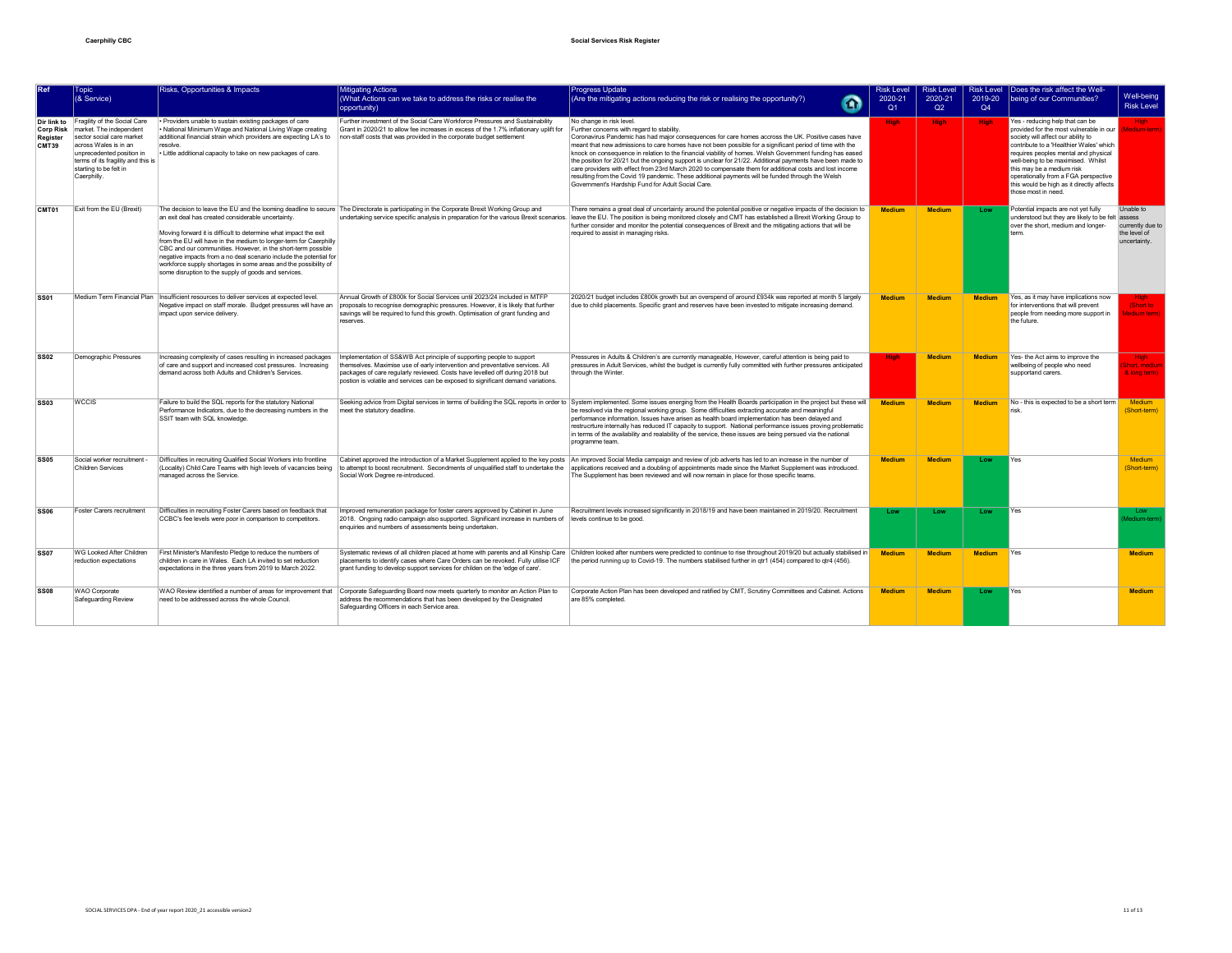# **Progress towards our Well-being Objective - Qtr4 update**

## **Support citizens to remain independent and improve their well-being**

Please state what progress has been made against Wellbeing Objective 6, which aims to *support citizens to remain independent and improve their Well-being through achieving the following outcomes:* 

#### Supporting people to 'help themselves' by providing comprehensive advice and information including signposting to other services; and Having 'meaningful conversations' to help people identify 'what matters' to them to info **'outcome focused' planning.**

Social Services have an effective Information, Advice and Assistance (IAA) Service in place that fully meets the requirements of the Social Services & Well Being (Wales) Act 2014. All staff have received 'what matters' training in line with a national programme supported by Social Care Wales and Welsh Government. A dedicated Officer has been appointed utilising ICF funding, to support the further development of DEWIS as the 'go to' site.

#### **Providing support to reduce the need for higher tier statutory interventions.**

Home First, Emergency Care at Home and Discharge to Assess Schemes are all now fully operational.

WG have confirmed grant funding is in place until 31st March 2021 and both Programmes have structured work plans and commissioned services in place. Supporting People continue to monitor and provide services to those individuals who require support whilst in hospital. The Intensive Support Team (IST) provides the edge of care support for Children's Services and utilising grant funding, has been expanded to include a Child Psychologist, Education Worker, Health Visitor, a Family Meeting

#### **Identifying and supporting carers.**

A significantly enhanced range of support is now available to all carers including individual support, groups and leisure and social activities. These are all publicised through a regular newsletter.

#### **Improving the recruitment of Foster carers and Shared Lives carers.**

Net increases of: 10 Shared Lives Carers, 15 Foster Carers in past 12 months. Current advertisement is being revised to include reference to the MyST Therapeutic Fostering service.

#### **Continuing to identify opportunities to work collaboratively wherever appropriate.**

Welsh Government requires each of the collaborative regions to deliver statutory advocacy services for children and young people. The Gwent region is acknowledged to be leading the work in Wales.

| <b>Performance Against Adopted Tracking Measures</b>                                                                                                                                | Outcome        | 18/19<br>Actual | 19/20<br><b>Target</b> | 19/20<br>Actual            | Comment                                                      |
|-------------------------------------------------------------------------------------------------------------------------------------------------------------------------------------|----------------|-----------------|------------------------|----------------------------|--------------------------------------------------------------|
| Relevant staff will receive 'meaningful conversations' training by<br>the end of 2018                                                                                               | 1&2            | 100%            | 100%                   | 100%                       | Completed                                                    |
| The DEWIS website will be fully operational by April 2019                                                                                                                           | 1&2            | 100%            | 100%                   | 100%                       | Completed                                                    |
| Undertake a review of all ICF investments to maximise the<br>effectiveness of the grant funding by September 2018                                                                   | 3              | 100%            | 100%                   | 100%                       | Completed                                                    |
| Children's Services Intensive Support Team to be fully operational<br>from April 2018                                                                                               | 3              | 100%            | 100%                   | 100%                       | Completed                                                    |
| Numbers of carers (adults above), including young carers (below)<br>supported                                                                                                       | 4              | 1130<br>58      | Increase               | 1303<br>144                | Achieved and ongoing                                         |
| Levels of respite support provided<br>Unable to report for 18/19 following implementation of<br><b>WCCIS</b>                                                                        | $\overline{4}$ | 率               | None set               | 2226<br>Nights<br>provided | Adult respite: 1470 nights<br>Children's respite: 756 nights |
| Achieve an increase in the overall number of foster carers<br>recruited - this will be monitored quarterly and annually                                                             | 5              | 15              | 15                     | 13                         | Ongoing                                                      |
| The Families First programme has 14 outcome measures that are<br>reported yearly to Welsh Government, we will use the relevant<br>measures to support progress with this objective. | $1 - 5$        | 100%            | 100%                   | 100%                       | Completed                                                    |



Ω